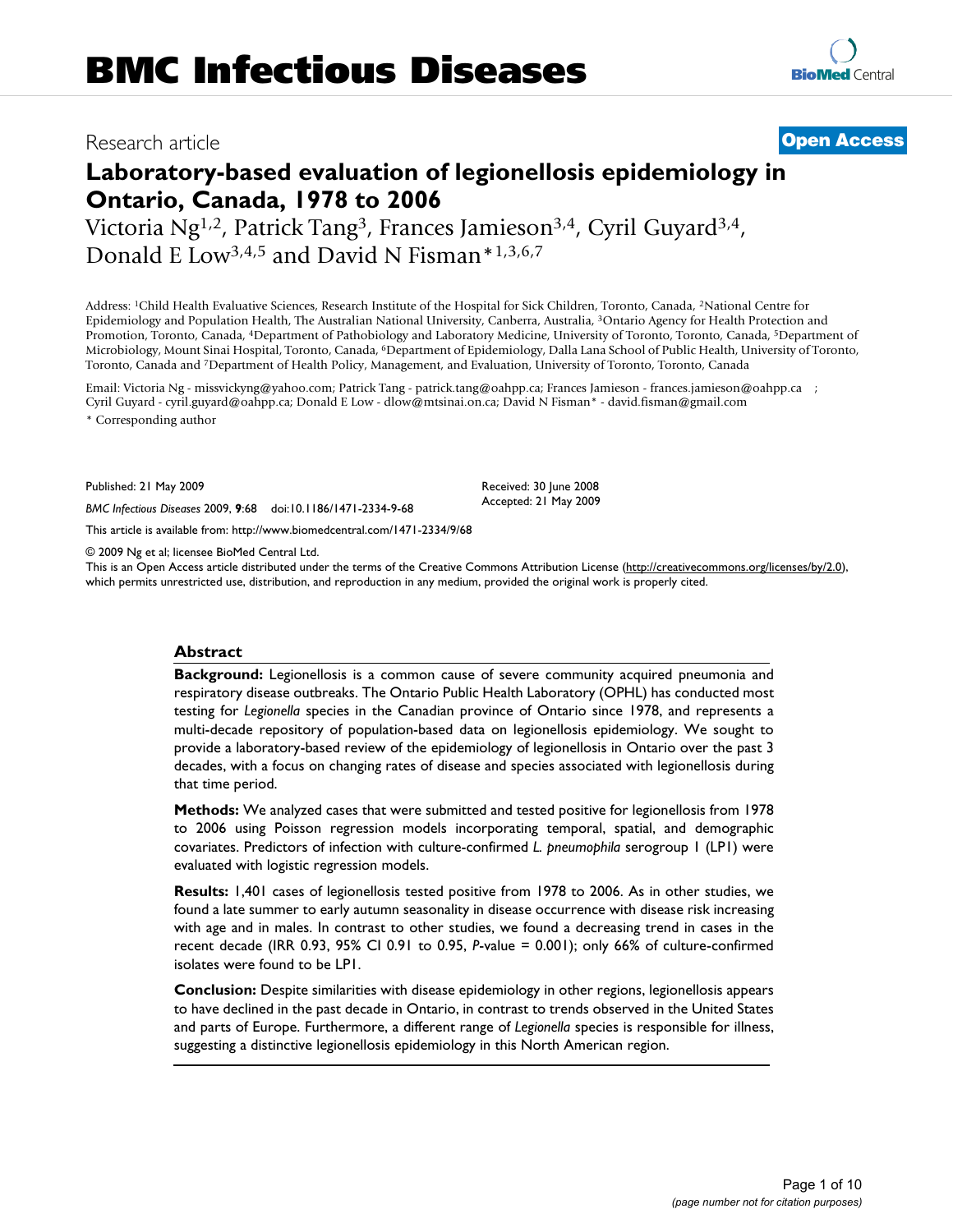# **Background**

*Legionella* species are Gram-negative bacteria that are ubiquitous in both natural aquatic and moist soil and mud environments [1,2] and in artificial aquatic habitats [3]. Human infection with *Legionella* [4] has two distinct forms – *Legionnaires' disease*, a more severe form of infection which includes pneumonia, and *Pontiac Fever*, a milder febrile flu-like illness without pneumonia [5].

Legionellosis occurs both sporadically and in outbreaks; the latter may be community-based, hospital-based, or occur in the long-term care setting [6,7]. While major outbreaks make media headlines and prompt evaluation of point-sources of exposure [8], most legionellosis is likely sporadic. Although there are no clinical features unique to severe legionellosis [9], case fatality rates are extremely high (10–40%) and may approach 50% in nosocomial outbreaks in individuals with already compromised health status [10,11]. Sporadic cases are reported throughout the year with summer or autumn seasonality, presumably due to enhanced proliferation of the bacteria in warmer aquatic environments [11,12].

Both sporadic legionellosis, and large legionellosis outbreaks are known to occur in the Canadian province of Ontario [8,13], with over 1400 cases recorded between 1978 and 2006. However, the epidemiology of legionellosis in this region has not been reviewed previously in the biomedical literature. The centralized nature of legionellosis testing in Ontario over a thirty year period, combined with the retention of culture-based testing by the Ontario Public Health Laboratory (OPHL) in conjunction with serological and antigen-based assays for disease, make laboratory records a useful database for the evaluation of legionellosis trends in this jurisdiction since testing was first introduced. Our objectives were to provide a laboratory-based review of the epidemiology of legionellosis in Ontario; to explore the diversity of *Legionella* species that cause disease in this province; and to evaluate spatial and temporal patterns in legionellosis case occurrence over the past three decades.

# **Methods**

Ontario is located in the east-central part of Canada and is the most populous province in Canada (population 12,160,282 in the 2006 Canadian census, or 38.5% of the Canadian population [14]). The province covers a large geographic area  $(917,741 \text{ km}^2)$ , with a sparse resident population in much of northern Ontario; the most heavily populated areas of the province lie on or near the Great Lakes. Administratively, disease control activities in the province are the responsibility of 36 local public health units (PHU); however, due to a high degree of variability in PHU populations, it is convenient to aggregate these PHU into seven Ontario "health regions" (OHR), which

have populations that range from approximately 0.5 to 2 million persons. These OHR include Toronto, South West, Central South, Central West, Central East, East and North (Figure 1).

Legionellosis is a notifiable disease in Ontario, with all testing for *Legionella* in the context of outbreak investigation, and most testing of clinical specimens, performed at the OPHL in Toronto. Testing records for legionellosis are available from May 1978 to the present; as such, the OPHL database contains information on most identified cases of legionellosis in Ontario over the past 30 years. The database includes information on the dates of onset of illness, case reporting, and laboratory testing; patient age and sex; and the hospital or healthcare facility from which test specimens were submitted, as well as the city or public health unit in which the submitting facility is located. Data are also available on testing type performed and test results for all patients with at least one positive test. As this is a laboratory-based database, information on city or public health unit of residence for each case, clinical characteristics and outcome, and such background data such as smoking status and or the presence of co-morbid illness, was not available.

# *Case Definition and Testing Methods*

Ontario adheres to the national case definition for legionellosis as defined by the Public Health Agency of Canada [15]. The culture of clinical specimens is regarded as the gold standard for diagnosis of Legionnaire's disease but immunoflourescence (direct fluorescent antibody (DFA)) and serological assays (indirect fluorescent antibody (IFA)) targeting *L. pneumophila* antigen and *L. pneumophila*-specific antibodies can also be used [5]. Immunodiagnostic methods in our laboratory involve routine testing using a large panel of reagents for both DFA and IFA; species and groups included in routine testing include *L. pneumophila* serogroups 1 to 8, *L. bozemanii, L. jordanis, L. micdadei, L. dumoffii, L. gormanii, L. oadridgensis, L. longbeachae* serogroups 1 and 2, *L. feeleii* serogroup 1, *L. anisa*, *L. wadsworthii*, and *L. maceachernii*. In outbreak situations, up to 48 *Legionella* species can be identified using IFA. Reagents are prepared following standard protocols of the U.S. Centers for Disease Control (CDC); test interpretation is according to standard procedures defined by the CDC. Potential limitations of immunodiagnostic methods include inability to detect some *Legionella* species, difficulty with validation of infection by unusual strains (due to lack of clinical material) and the potential for cross-reactivity.

A validated, in-house urine antigen immunochromatographic test (ICT) was used at the laboratory from 1984 to 2005 [16]; in 2005, poor performance of this assay in the context of a large institutional legionellosis outbreak [17]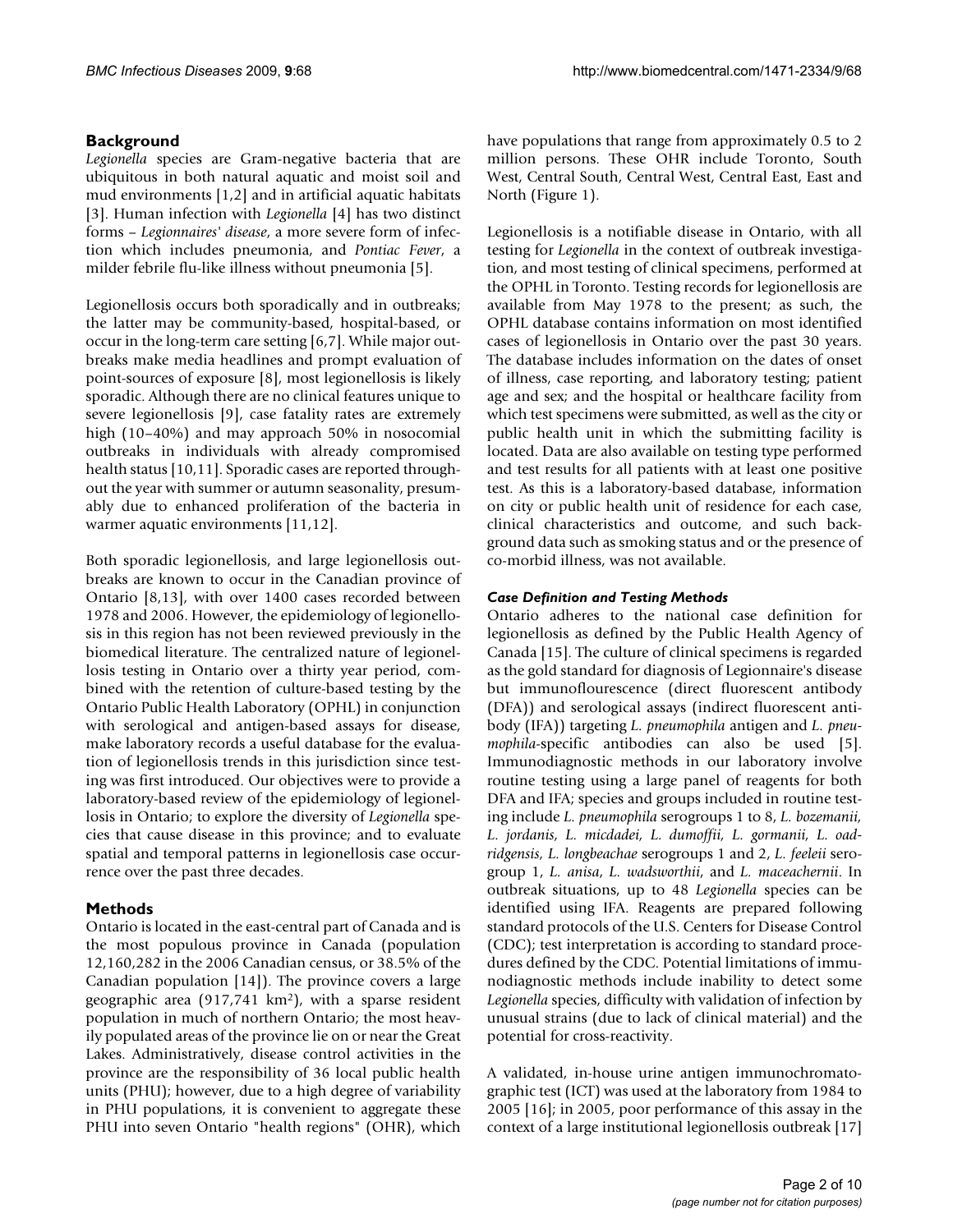

# **Figure 1**

**Average Rates of Legionellosis by Ontario Health Region, 1990 to 2006**. Rates are per 100,000 persons per year, and are presented from 1990 forward due to difficulties in regional population estimation prior to that time. Note that only the southernmost extreme of the North Ontario Health Region is included on the map; this region is geographically larger than all other health regions combined, but has a far lower population density. Map scale 1 cm = 32 kilometers (1 inch = 52 miles).

resulted in replacement of this assay with a commercially available urine ezyme-linked immunosorbent assay (Binax™).

The OPHL can receive up to three types of specimens per patient (serum, urine and respiratory tract tissues); the laboratory typically identifies and reports individuals as legionellosis cases on the basis of information derived from multiple, complementary tests (a mean of four independent tests were been performed on individuals identified as "cases" during the study period). A diagnosis of legionellosis at the OPHL was confirmed when at least one of the following criteria was met in conjunction with a compatible clinical illness: (i) isolation of a *Legionella* species or detection of the antigen from respiratory secretions, lung tissue, pleural fluid, or other normally sterile fluids; or (ii) a significant (four-fold increase or greater) rise in *Legionella* antibody titre (both IgG and IgM together) between acute and convalescent sera; or (iii) single specimen or standing *Legionella* antibody titre seroconversion from >=1:256 against *Legionella* sp.; or (iv) detection of *Legionella* soluble urine antigen [16].

## *Statistical Analysis*

Legionellosis rates were estimated by dividing provincial or regional disease counts by the appropriate Statistics Canada population estimates [14,18,19]. As Ontario's current public health units were defined in 1995, PHU population estimates were not available for prior years; we estimated PHU populations from 1990 to 1995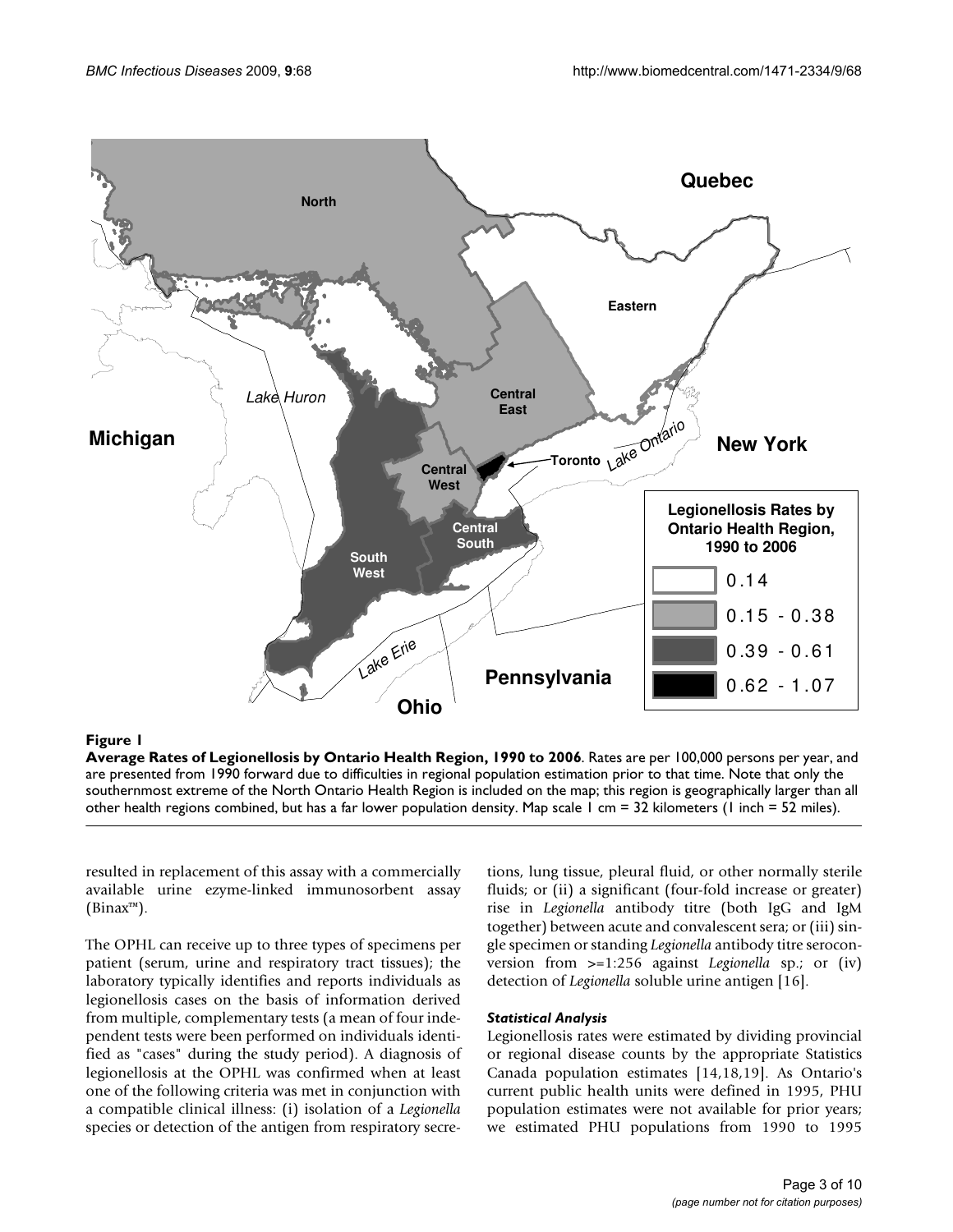through linear extrapolation, but did not attempt regional rate calculations for years prior to 1990, due to concerns that additional extrapolation would be inaccurate.

We evaluated temporal and spatial patterns in case occurrence using Poisson regression models; seasonality was modeled by incorporating sine and cosine components into regression models (i.e., via use of the "fast Fourier transform") [20]. Models were used to estimate average rates of disease, as well as incidence rate ratios (IRR) for disease in population subgroups. Logistic regression was used to evaluate temporal changes in the likelihood that cases had been identified using different available testing methodologies.

As visual inspection of disease data suggested nonlinear changes in disease incidence over time, we evaluated both linear, quadratic, and cubic trends in incidence by incorporating year, year-squared, and year-cubed terms into regression models [21]; similar non-linear components were incorporated into logistic models for evaluation of trends in testing over time. We evaluated the improvement in model fit upon incorporation of a polynomial (i.e., squared) term into the model using the likelihood ratio test. As quadratic terms significantly improved model fit, but are complex to interpret, we present linear trends broken down into three decade-long time periods: 1978 to 1987; 1988 to 1997; and 1998 onwards; these latter estimates were generated using linear splining techniques [22]. Due to the potential for cross-reactivity of sera used in immunodiagnostic methods, we defined cases as having "definitive" speciation if the case was culture-confirmed, and "tentative" speciation if speciation was based entirely on immunodiagnostic methods. We restricted our analyses of trends and patterns of legionellosis occurrence according to species to culture-confirmed cases. Statistical analyses were performed using STATA version 9.0 (STATA Corporation, College Station, TX) and thematic maps were created using ArcGIS version 9.2 (ESRI, Redlands, CA). Due to the absence of personal identifiers in the dataset, and the fact that the study involved the use of a pre-existing dataset, the study received expedited approval from the Research Ethics Board of the Hospital for Sick Children.

# **Results**

# *Epidemiological Profile of Legionellosis in Ontario*

1401 cases of legionellosis were reported between May 1978 and December 2006; cases were identified in all health regions (Figure 1). Most cases were identified through testing performed on specimens submitted from the Toronto health region (46.5%,  $n = 648$ ). The average annual number of legionellosis cases identified in the province between 1978 and 2006 was 48.3 cases (range 5

to 139), for an estimated crude average incidence of infection of 0.41 per 100,000 person years.

Incidence of legionellosis peaked in late summer and early autumn, with 49% of cases ( $n = 688$ ) reported during the 4-month period from July to October, and significant seasonal oscillation (*P* for log-linear combination of sine and cosine model terms < 0.001). Incidence was markedly increased in incidence among older individuals; 75% of source patients (n = 1057) were aged 50 and over (Figure 2 and Table 1). The summary incidence rate ratio (IRR) for individuals aged greater than 50 years was 9.54 (95% CI 8.41 to 10.81, *P* < 0.001). Among individuals aged 50 and over, there was a continuing, strong linear trend for increased risk with increasing age (IRR per decade increase in age 1.67, 95% CI 1.58–1.77, *P* < 0.001) (Figure 2).

Males were more likely to be infected than females, with estimated annual infection rates of 0.55 per 100,000 as compared to 0.35 per 100,000 in females (IRR 1.57, 95% CI 1.41–1.76) (Figure 2 and Table 1). Although more cases of legionellosis were reported in the oldest women than in the oldest men, this effect was due to greater numbers of women surviving to advanced age; the annualized rate of infection in the oldest men (11.2 cases per 100,000) was approximately double that seen in the oldest women (5.7 cases per 100,000) (Figure 2). The association between male gender and legionellosis risk was strengthened by adjustment for older average age in the female population (adjusted IRR 1.98, 95% CI 1.78–2.22,  $P < 0.001$ ).

Annualized rates by OHR, during the period between 1990 and 2006 (n = 1000), ranged from 0.12 cases per year per 100,000 persons in the Eastern region to 0.87 cases per 100,000 persons in the Toronto region, with the appearance of a northeast to southwest risk gradient in the southern (most populous) part of the province (Figure 1). The highest regional rate recorded during the study period was 3.39 cases per 100,000 persons in the South West region in 1998. There was, however, a significant increase in legionellosis diagnosis in Toronto relative to non-Toronto regions (IRR 2.96, 95% CI 2.6–3.4).

# *Temporal Trends in Case Occurrence*

We found both graphical and statistical evidence for nonlinear changes in legionellosis incidence over time (Figure 3). Both year and year-squared terms were significantly associated with disease rates (*P* for both terms < 0.001), and the addition of a year-squared term significantly improved model fit (likelihood ratio test  $\chi^2$  62.0 with 1 d.f.,  $P < 0.001$ ). As such, we broke our study period into three approximately decade-long intervals, and calculated within-decade estimates of yearly trends. Disease rates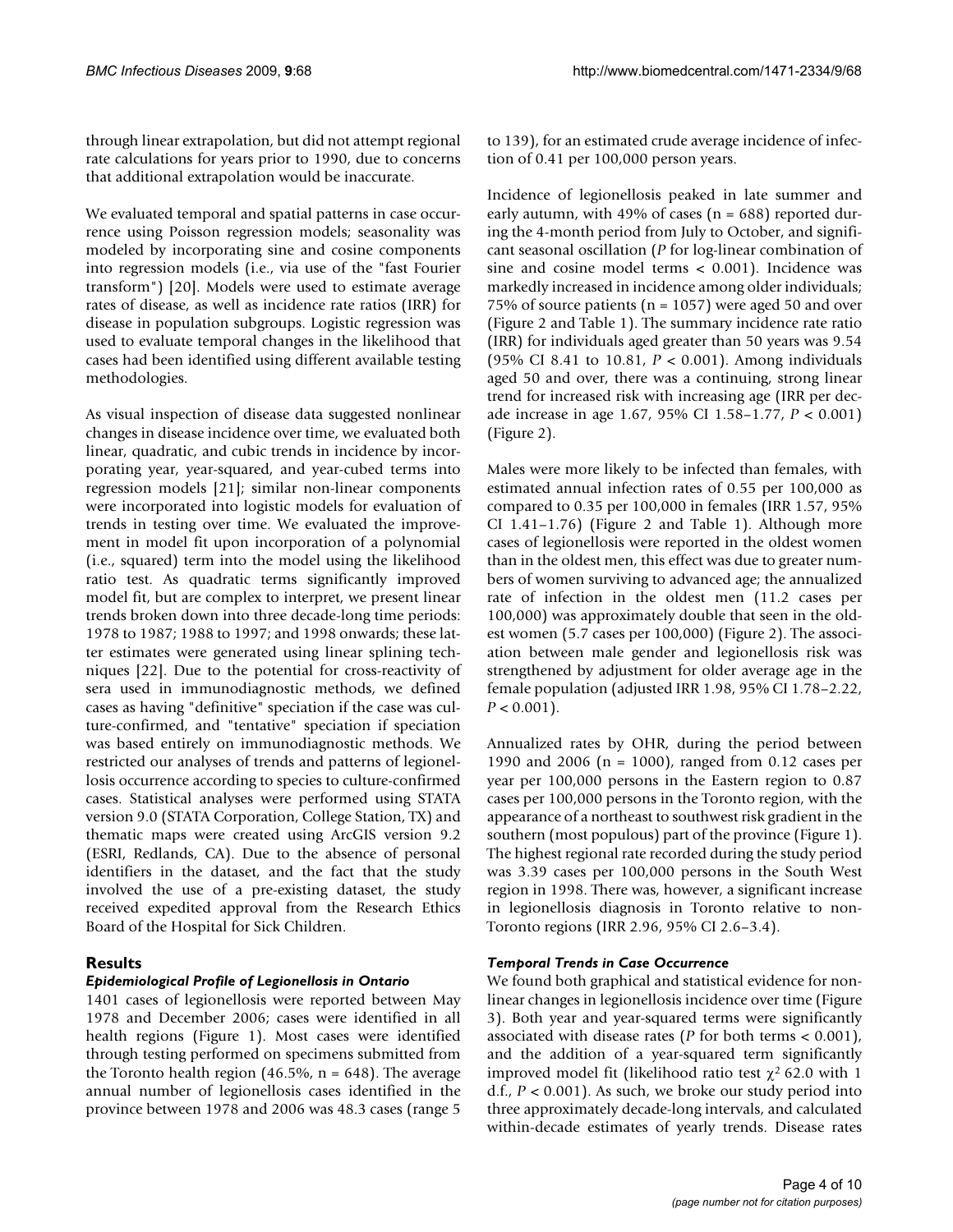

## Observed and Model-Predicted Legi **Figure 2** onellosis Rates by Culture Confirmation in Ontario from 1978 to 2006

**Observed and Model-Predicted Legionellosis Rates by Culture Confirmation in Ontario from 1978 to 2006**. Bars represent observed rates of disease (black bars = overall rates; white bars = rates of disease without culture confirmation; gray bars = rates of disease with culture confirmation). Lines represent fitted regression model with spline knots occurring at approximately decade-long intervals. All rates associated with statistically significant decline since 1998.

increased markedly from 1978 to 1987 (IRR 1.07, 95% CI 1.04–1.11, *P* < 0.001); increased less sharply from 1988 to 1997 (IRR 1.04, 95% CI 1.02–1.06, *P* < 0.001); and declined subsequent to 1998 (IRR 0.93, 95% CI 0.91– 0.95, *P* < 0.001). A decline in the most recent decade was observed even when analysis was restricted to culture-confirmed cases (IRR 0.95, 95% CI 0.90–0.99), and to cases lacking culture positivity (IRR 0.92, 95% CI 0.90–0.95) (Figure 2) and was also seen when the time series was extended to 2008 using case count data from 2007 and 2008 (IRR 0.96, 95% CI 0.94 to 0.99). From 1998 to 2006 there was no heterogeneity in observed trends according to the presence or absence of culture confirmation  $(P =$ 0.39).

# *Temporal Trends in Testing*

There was a significant increase in the probability of culture confirmation for cases during the 1990s (OR 1.59, 95% CI 1.40–1.81%, *P* < 0.001) and a significant decrease in the probability of culture confirmation from 2000 to 2006 (OR 0.72, 95% CI 0.61–0.86, *P* < 0.001). Best fit logistic models included a quadratic term, accounting for the non-linear change in probability of culture confirmation over time. By contrast, there was a progressive increase in the likelihood of cases having a positive urine antigen test result over the entire study period (OR per year 1.06, 95% CI 1.05 to 1.07, *P* < 0.001). The proportion of legionellosis cases with positive direct fluorescent antibody (DFA) testing, or positive serological testing by paired serology [23], also declined over time (OR for DFA 0.78, 95% CI 0.60 to 0.85; OR for paired IFA 0.95, 95%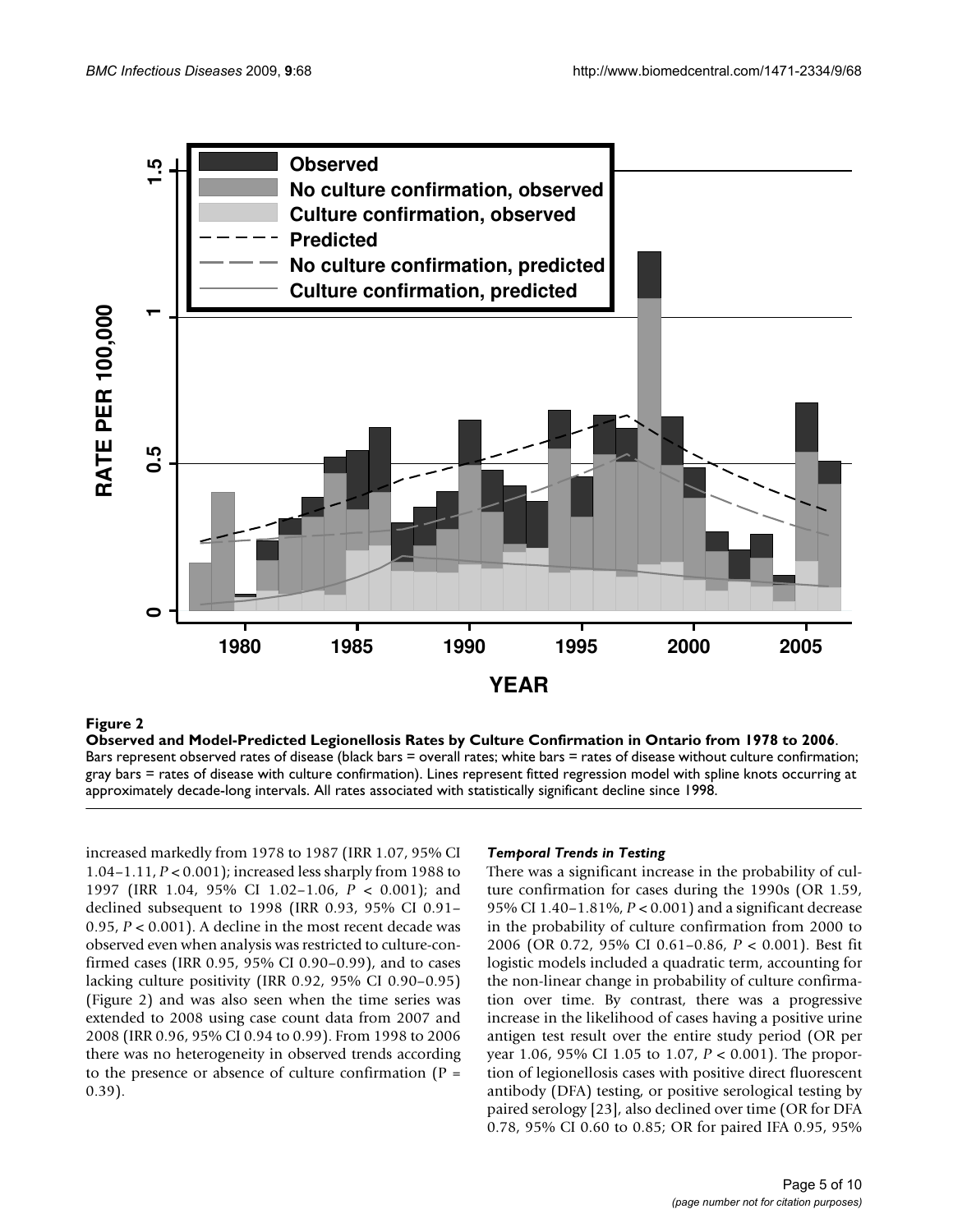

## Trends in Legionnellosis Case Counts and Sex, Ontario 1978 to 2006 to 2006 to 2006 to 2006 to 2006 to 2006 to 2006 to 2006 to 2006 to 2006 to 2006 to 2006 to 2006 to 2006 to 2006 to 2006 to 2006 to 2006 to 2006 to 2006 to

**Trends in Legionnellosis Case Counts and Rates by Age and Sex, Ontario 1978 to 2006**. A marked increase in case counts and disease rates is seen with increasing age. Diminished case counts in the oldest individuals (black bars) reflect small size of population at risk; rates increase continuously (dashed black line). Case counts in males (gray bars) are higher than those in females (white bars) in all but the oldest age groups. However, as fewer males survive to extreme old age, rates of disease per 100,000 population are higher in males (gray line) than in females (solid black line) in all age groups.

CI 0.92–0.94, *P* for both comparisons < 0.001). Seropositivity reported as a result of a single high-titre positive IFA test was uncommon throughout the study period (Figure 4).

## *Legionella Speciation*

Data on definitive *Legionella* speciation were available for 351 cases with culture confirmation. Tentative species identification, based on direct and indirect immunological methods, was available for serum, tissue, and urine specimens from 533 additional cases. The distribution of species for culture confirmed isolates was significantly different for culture confirmed cases, as compared to those without culture confirmation (χ2 squared 96.9 on 8 *d.f*., *P* < 0.001) (Table 2). Because of heterogeneity in the distribution of species depending on the presence or absence of culture confirmation, we restricted our subsequent primary analyses to culture-confirmed cases.

Among culture-confirmed cases, 10 distinct species of *Legionella* were represented, as well as 9 distinct serogroups of *Legionella pneumophila. L. pneumophila* serogroup 1 (LP1) was the most commonly isolated strain, with 66% of all isolates identified as LP1. LP6 and other strains of LP comprised an additional 22% of isolates with the remainder of cases associated with non-*pneumophila* species (Figure 4). Among 533 cases with tentative speciation based on immunologic methods, a smaller proportion (52%) was identified as LP1, and a greater proportion (36%) were identified as non-*pneumophilia* species.

When we evaluated predictors of the isolation of LP1 as opposed to other *Legionella* strains, in 351 culture-con-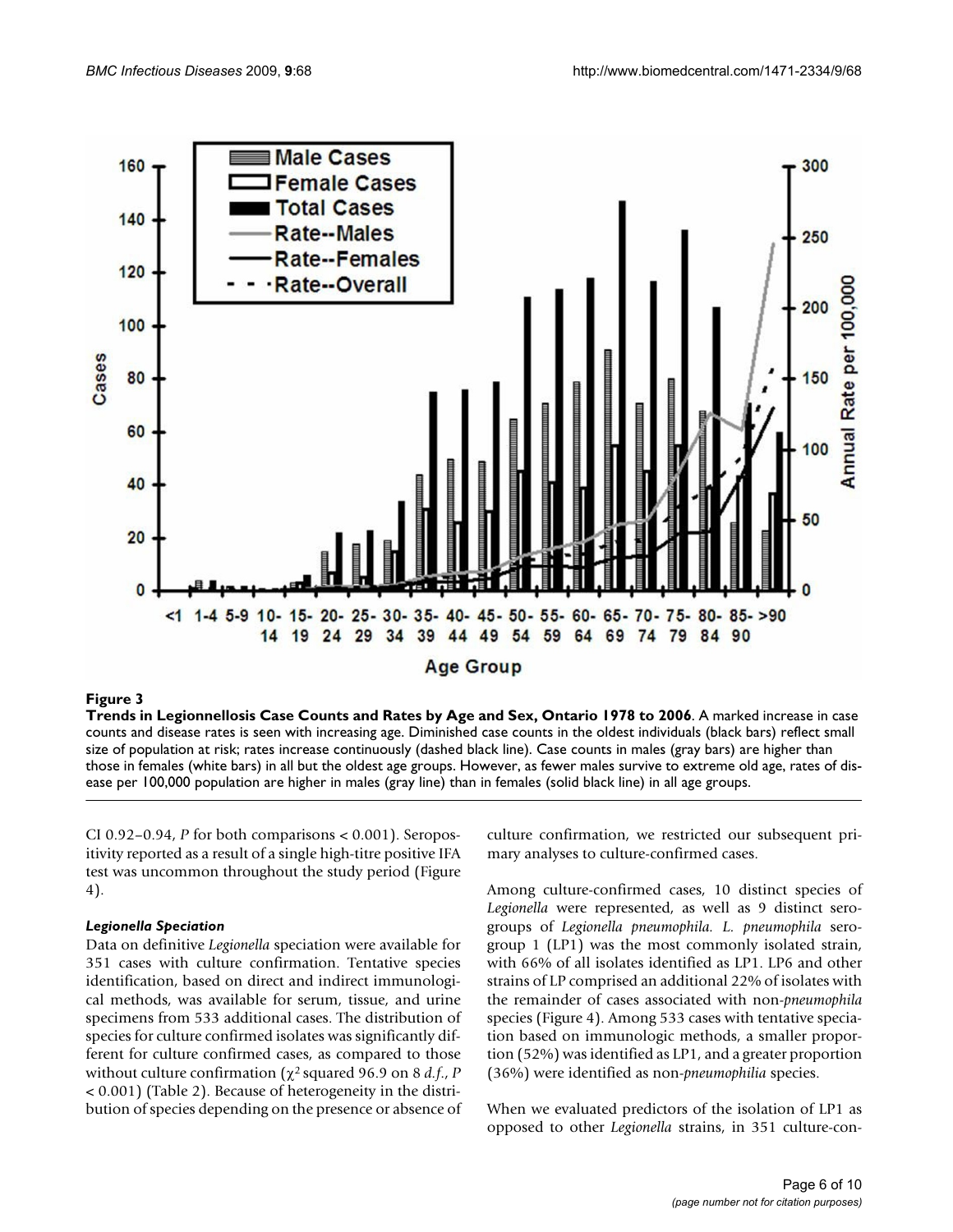

#### Changing Influence of Testing Methodologie **Figure 4** s on Legionellosis Diagnosis, Ontario, 1978–2006

**Changing Influence of Testing Methodologies on Legionellosis Diagnosis, Ontario, 1978–2006**. Observed (dots) and expected (curves) probabilities of test positivity by methodology in 1401 cases of legionellosis diagnosed in Ontario, Canada from 1978 to 2006. In bottom right graph, solid line and white dots represent seroconversion based on paired serological testing, while broken line and gray dots represent diagnosis based on single high-titre positive serology. Expected probabilities are generated using logistic regression models, with probability of test positivity regressed against year and (in the case of culture and single high-titre immunofluorescent antibody) year-squared. Urine antigen testing was introduced at the laboratory in 1984, and consequently no specimen was positive by this method prior to that date.

firmed cases, Toronto and the contiguous Central East OHR isolates were most likely to have LP1 speciation (OR for Toronto 1.82, 95% C.I 1.14–2.90, *P* = 0.01; Central East OHR 4.06, 95% C.I 1.14–14.40, *P* = 0.03). An increased likelihood of LP1 speciation was seen between 1988 and 1997, compared to other decades (OR 1.73, 95% C.I 1.09 to 2.73, *P* = 0.02). No differences were seen with respect to gender or age and likelihood of LP1 species.

#### **Discussion**

The centralized nature of testing for legionellosis in the Canadian province of Ontario allowed us to evaluate trends in this disease over a period of approximately 30 years. To our knowledge, this represents the longest time series of legionellosis cases in the biomedical literature, dating to shortly after the initial identification of *L. pneumophila* as a human pathogen [24]. Our findings exhibit similarities with previously published analyses of legionellosis epidemiology, but also exhibit important differences. We affirmed the strong associations between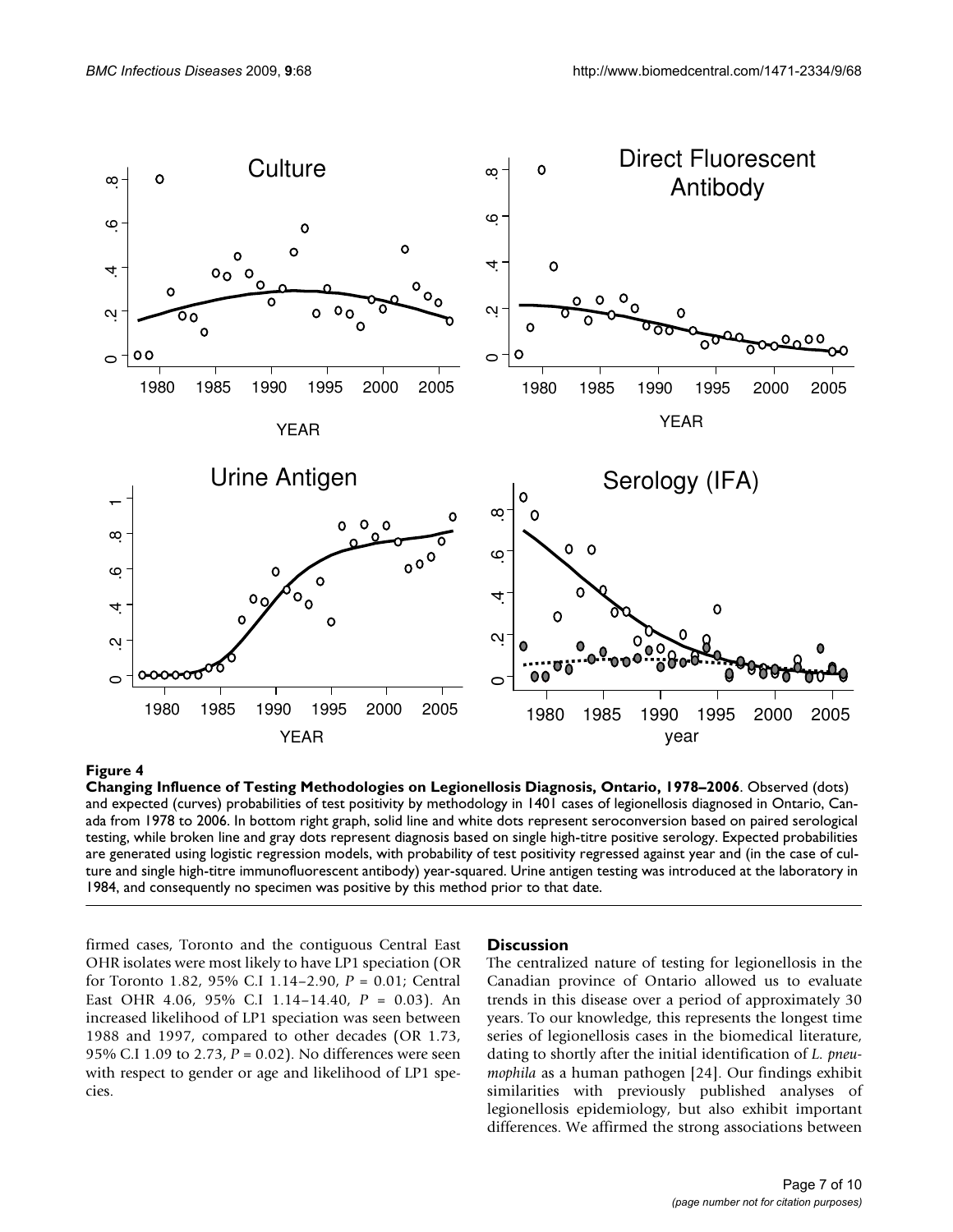male gender and advanced age and legionellosis risk that have been described previously [11,12,25,26], and found strong evidence for summer-autumn seasonality of legionellosis in this region of Canada. Such seasonality has been observed in studies from other developed countries, and may suggest that seasonal environmental influences on environmental reservoirs (such as surface waters) influence human disease risk [12,25,27,28].

However, in this study we identify two features of legionellosis epidemiology in Ontario that appear to be at odds with observations in other jurisdictions: first, there is an apparent recent decrease in disease incidence; the second difference relates to the distribution of *Legionella* species, and (within the *L. pneumophila* species) bacterial serogroups associated with disease occurrence. Our identification of a statistically significant overall decrease in legionellosis incidence in the province since 1998 (notwithstanding an extremely large outbreak that occurred in the province in 2005 [17]), is at variance with reported increases in legionellosis reported recently in other North American jurisdictions, and in Australia and Europe [12,25,26,29].

An important question raised by investigators in these jurisdictions has been whether legionellosis incidence is truly increasing, or whether changes in test practices (particularly the use of urine antigen testing) have increased identification of this historically under-diagnosed infection. In a similar manner, differences in estimated legionellosis burden and trends in Ontario, relative to these other jurisdictions, could reflect true epidemiological differences, differences in regional testing practices (and disease reporting) [30], or differences in importation of travel-related legionellosis cases [31-33]. Other explanations for a true change in the burden of legionellosis in Ontario during the study period are also possible; for example, Canadian standards for construction and maintenance of hospitals and other public buildings were updated between 1999 and 2001 [34]; such changes may also have contributed to the amelioration of legionellosis risk observed during the last third of our observation period.

Indirect evidence suggests that differences in testing practice (particularly differences in the uptake of urinary antigen testing) are not primarily responsible for the difference in observed disease trends in Ontario, relative to other jurisdictions. As described above, there was a marked increase over time in the likelihood that Ontario legionellosis cases were identified by urine antigen testing, with or without other complementary testing methods. By contrast, the contribution of serological testing to diagnosis decreased markedly during the period under observation, and culture testing to diagnosis has changed

in a non-linear fashion over time: we postulate that increases in the likelihood of culture-based diagnosis in our laboratory from the late 1980s to late 1990s may have reflected increasing technical skill over time, whereas declining probability of culture confirmation since 1998 may be attributable to changes in the use of urinary antigen testing mentioned above. In any case, the trends we describe here were robust when we restricted our analyses to cases with or without culture confirmation.

If the decline in legionellosis in Ontario reported here represents a true epidemiological shift, rather than an artifact of clinical practice patterns and laboratory testing practices, it may be worth noting that almost all major population centers in Ontario (Ottawa being the exception) lie < 30 miles from the Great Lakes. As *Legionella* species are abundant in surface waters, and the Great Lakes ecosystem is currently undergoing rapid ecological change [35], the possibility that downward trends in legionellosis relate to changes in local hydrology warrants further investigation. Although the proximate source of legionellosis is usually water distribution systems or coolingtower related aerosols, the seasonality of legionellosis, described here and elsewhere [12,36], is also strongly suggestive of environmental influences on legionellosis risk. We have recently demonstrated that acute changes in local watershed hydrology in Toronto are linked to changes in legionellosis risk [37]. These associations warrant further investigation.

A second important difference between the epidemiological data reported here and those reported from other jurisdictions was the identification of *L. pneumophila* 1 (LP1) in < 70% of cases with definitive speciation via culture methods (though exclusive use of culture-based methods may also favor identification of *L. pneumophila* species [38]); LP1 was identified in an even smaller proportion of cases with tentative speciation based on immunodiagnostic methods without culture confirmation. By contrast, the proportion of legionellosis cases attributable to LP1 has been reported to be > 90% in studies of legionellosis performed elsewhere in North America and Europe [39-41]. This may suggest that the parallel use of type-specific immunodiagnostic methods (such as serum IFA and tissue DFA, which are used in parallel with urine antigen testing and culture test methods at our laboratory whenever appropriate specimens are available) are important in the elucidation of the true diversity of pathogenic *Legionella* species, and that exclusive reliance on urine antigen testing methods may artificially inflate the proportion of cases due to LP1. Alternatively, this finding may again suggest that the epidemiology of legionellosis in this North American region is unique, and may be heavily influenced by the proximity of major population centers to the Great Lakes.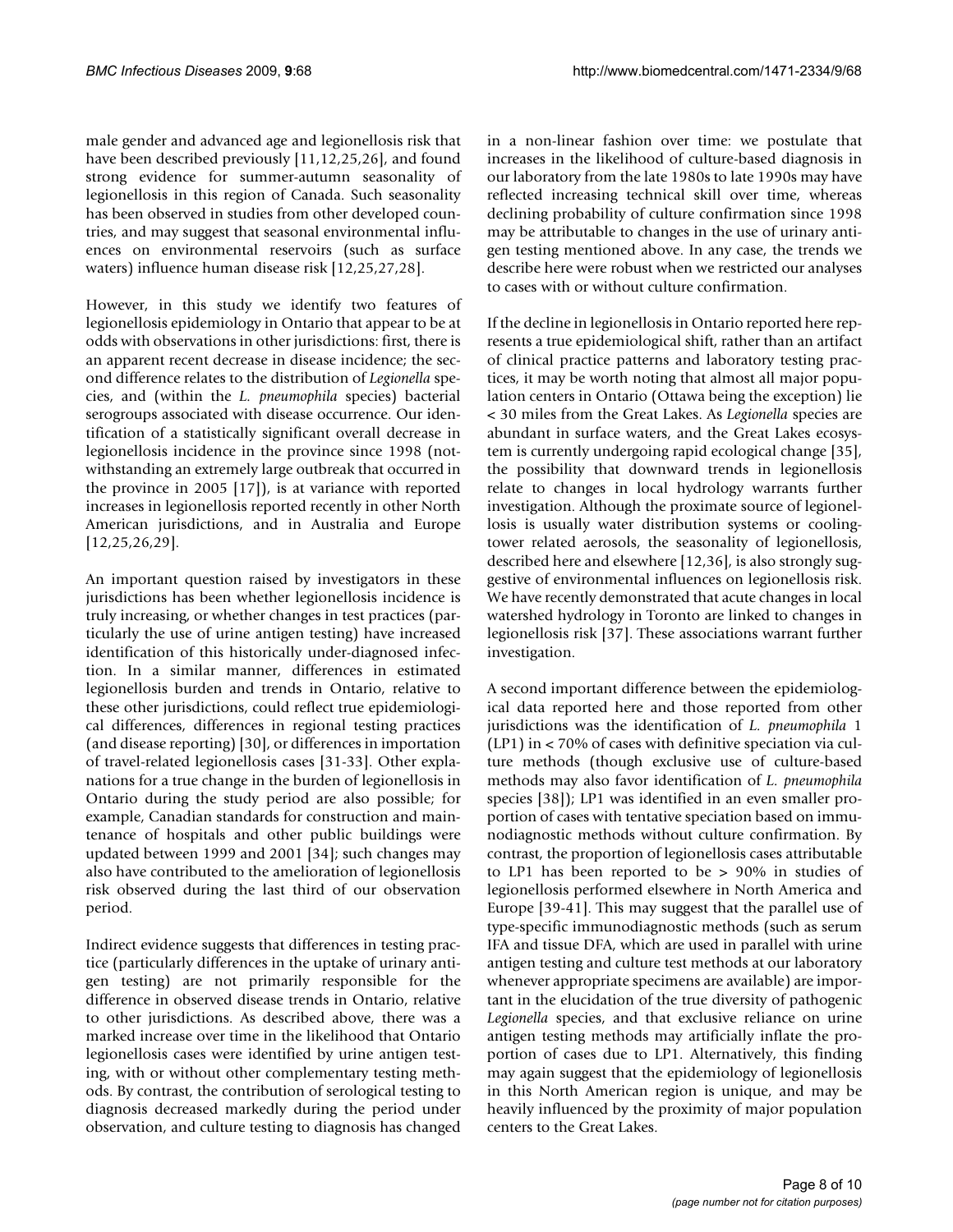As might be expected given the geographic and demographic size and diversity of Ontario, we found evidence for important within-province heterogeneity in disease epidemiology as well. Disease incidence in the Eastern OHR (where Ottawa represents the major population aggregation) was approximately one tenth that seen in the Toronto OHR. Although some clinical laboratory urine antigen testing for legionellosis is performed in tertiary care centers in Ottawa and Kingston, the magnitude of this difference may, again, suggest that proximity to the Great Lakes is an important modulator of disease epidemiology.

Like any observational study, this study has important limitations. Principle among these is our use of a laboratory database for epidemiological purposes; this has the effect of inflating case estimates for regions with high concentrations of tertiary care centers (such as Toronto), as geographic coding reflects the locale of the healthcare institution that submitted patient specimens for testing, rather than patients' home addresses, and also means that desirable covariates (such as immune compromise, smoking status, comorbid illnesses, and case outcomes) are unavailable. Nonetheless we do not believe that such reporting effects would explain the magnitude in observed difference in disease burden between Toronto and the Ottawa region (itself a major site of tertiary care beds in the province). Furthermore, we believe that the wide geographic base, prolonged interval of data collection, detailed information on testing practices, and performance of all testing by a single laboratory distinguish this study from those of shorter duration conducted in Europe and the U.S. [11,26], and from previous Canadian sentinel surveillance efforts [13], and also provide new insights into the distinctive epidemiology of this disease in Canada's most populous province.

## **Conclusion**

In conclusion, we evaluated trends in legionellosis case occurrence and use of diagnostic modalities from the vantage of a major public health service laboratory over a period of three decades. While observed legionellosis epidemiology in this jurisdiction bore some similarities to that described in other jurisdictions, the apparent decline in legionellosis in the past decade in Ontario, and the wide variety of *Legionella* species identified in association with illness, suggest that the epidemiology of legionellosis in this North American region may be distinctive. Molecular epidemiologic studies in progress are likely to provide further insights into the phylogenetic characteristics of pathogenic *Legionella* species in Ontario.

# **Competing interests**

The authors declare that they have no competing interests.

## **Authors' contributions**

VN and DF contributed to study concept and design, analysis and interpretation of data. VN drafted the manuscript and all other authors were involved in critical manuscript revision. PT was involved in primary testing of specimens and test development, creation of the study database, and data analysis and interpretation. FJ, CG, and DEL contributed to laboratory testing and test development. All authors meet standard criteria for authorship.

## **Acknowledgements**

This work was supported in part by a grant from the U.S. National Institutes of Allergy and Infectious Diseases (NIAID) (R21-AI065826) and an Ontario Early Researcher Award, both to Dr. Fisman. The contents of this paper are solely the responsibility of the authors and do not necessarily represent the official views of the NIAID, the Ontario Agency for Health Protection and Promotion, or the Government of Ontario.

#### **References**

- Costa J, Tiago I, da Costa MS, Verissimo A: Presence and persist**ence of Legionella spp. in groundwater.** *Appl Environ Microbio* 2005, **71(2):**663-671.
- 2. Wallis L, Robinson P: **Soil as a source of Legionella pneumophila serogroup 1 (Lp1).** *Australian and New Zealand Journal of Public Health* 2005, **29(6):**518-520.
- 3. Declerck P, Behets J, van Hoef V, Ollevier F: **[Detection of](http://www.ncbi.nlm.nih.gov/entrez/query.fcgi?cmd=Retrieve&db=PubMed&dopt=Abstract&list_uids=17544473) [Legionella spp. and some of their amoeba hosts in floating](http://www.ncbi.nlm.nih.gov/entrez/query.fcgi?cmd=Retrieve&db=PubMed&dopt=Abstract&list_uids=17544473) biofilms from anthropogenic and natural aquatic environ[ments.](http://www.ncbi.nlm.nih.gov/entrez/query.fcgi?cmd=Retrieve&db=PubMed&dopt=Abstract&list_uids=17544473)** *Water Research* 2007, **41(14):**3159-3167.
- 4. Burnsed LJ, Hicks LA, Smithee LM, Fields BS, Bradley KK, Pascoe N, Richards SM, Mallonee S, Litrell L, Benson R, *et al.*: **[A Large, Travel-](http://www.ncbi.nlm.nih.gov/entrez/query.fcgi?cmd=Retrieve&db=PubMed&dopt=Abstract&list_uids=17173221)[Associated Outbreak of Legionellosis among Hotel Guests:](http://www.ncbi.nlm.nih.gov/entrez/query.fcgi?cmd=Retrieve&db=PubMed&dopt=Abstract&list_uids=17173221) Utility of the Urine Antigen Assay in confirming Pontiac [Fever.](http://www.ncbi.nlm.nih.gov/entrez/query.fcgi?cmd=Retrieve&db=PubMed&dopt=Abstract&list_uids=17173221)** *Clin Infect Dis* 2007, **44:**222-228.
- 5. Fields BS, Benson RF, Besser RE: **[Legionella and Legionnaire's](http://www.ncbi.nlm.nih.gov/entrez/query.fcgi?cmd=Retrieve&db=PubMed&dopt=Abstract&list_uids=12097254) [Disease: 25 Years of Investigation.](http://www.ncbi.nlm.nih.gov/entrez/query.fcgi?cmd=Retrieve&db=PubMed&dopt=Abstract&list_uids=12097254)** *Clin Microbiol Rev* 2002, **15(3):**506-526.
- 6. Sala M, Arias C, Oliva J, Pedrol A, Roura P, Dominguez A: **Community outbreak of Legionnaires disease in Vic-Gurb, Spain in October and November 2005.** *European Surveillance* 2007, **12(3):**223.
- 7. Joseph C: **[Legionnaires' disease in Europe 2000–2002.](http://www.ncbi.nlm.nih.gov/entrez/query.fcgi?cmd=Retrieve&db=PubMed&dopt=Abstract&list_uids=15188711)** *Epidemiol Infect* 2004, **132(3):**417-424.
- 8. Abbas Z, Nolan L, Landry L, Galanis E, Egan C: **[Investigation of an](http://www.ncbi.nlm.nih.gov/entrez/query.fcgi?cmd=Retrieve&db=PubMed&dopt=Abstract&list_uids=14526691) [outbreak of Legionnaires' disease in a hospital under](http://www.ncbi.nlm.nih.gov/entrez/query.fcgi?cmd=Retrieve&db=PubMed&dopt=Abstract&list_uids=14526691) [contruction: Ontario, September-October 2002.](http://www.ncbi.nlm.nih.gov/entrez/query.fcgi?cmd=Retrieve&db=PubMed&dopt=Abstract&list_uids=14526691)** *Canada Communicable Disease Report* 2003, **29(17):**145-152.
- 9. Kirby BD, Snyder KM, Meyer RD, Findgold SM: **[Legionnaires' dis](http://www.ncbi.nlm.nih.gov/entrez/query.fcgi?cmd=Retrieve&db=PubMed&dopt=Abstract&list_uids=6997673)[ease: report of sixty-five nosocomially acquired cases of](http://www.ncbi.nlm.nih.gov/entrez/query.fcgi?cmd=Retrieve&db=PubMed&dopt=Abstract&list_uids=6997673) [review of the literature.](http://www.ncbi.nlm.nih.gov/entrez/query.fcgi?cmd=Retrieve&db=PubMed&dopt=Abstract&list_uids=6997673)** *Medicine (Baltimore)* 1980, **59(3):**188-205.
- 10. Benin A, Benson R, Besser R: **[Trends in legionnaires disease,](http://www.ncbi.nlm.nih.gov/entrez/query.fcgi?cmd=Retrieve&db=PubMed&dopt=Abstract&list_uids=12384836) [1980–1998: declining mortality and new patterns of diagno](http://www.ncbi.nlm.nih.gov/entrez/query.fcgi?cmd=Retrieve&db=PubMed&dopt=Abstract&list_uids=12384836)[sis.](http://www.ncbi.nlm.nih.gov/entrez/query.fcgi?cmd=Retrieve&db=PubMed&dopt=Abstract&list_uids=12384836)** *Clin Infect Dis* 2002, **35:**1039-1046.
- 11. Marston BJ, Lipman HB, Breiman RF: **[Surveillance for Legion](http://www.ncbi.nlm.nih.gov/entrez/query.fcgi?cmd=Retrieve&db=PubMed&dopt=Abstract&list_uids=7979837)[naires' disease.](http://www.ncbi.nlm.nih.gov/entrez/query.fcgi?cmd=Retrieve&db=PubMed&dopt=Abstract&list_uids=7979837)** *Arch Intern Med* 1994, **154:**2417-2422.
- 12. Fisman DN, Lim S, Wellenius GA, Johnson C, Britz P, Gaskins M, Maher J, Mittleman MA, Spain V, Hass CN, *et al.*: **Its Not the Heat, It's the Humidity: Wet Weather Increases Legionellosis Risk in the Greater Philadelphia Metropolitan Area.** *J Infect Dis* 2005, **195:**2066-2073.
- 13. Marrie TJ, De Carolis E, Yu VL, Stout JE: **[Legionnaire's disease –](http://www.ncbi.nlm.nih.gov/entrez/query.fcgi?cmd=Retrieve&db=PubMed&dopt=Abstract&list_uids=18159449) [Results of a multicentre Canadian study.](http://www.ncbi.nlm.nih.gov/entrez/query.fcgi?cmd=Retrieve&db=PubMed&dopt=Abstract&list_uids=18159449)** *Can J Infect Dis* 2003, **14(3):**154-158.
- 14. StatsCanada: **Population and dwelling counts, for Canada, Provinces and Territories, and census divisions, 2006 and 2001 censuses.** 2007 [[http://www12.statcan.ca/english/census06/](http://www12.statcan.ca/english/census06/data/popdwell/Table.cfm?T=702&PR=35&SR=1&S=3&O=D) [data/popdwell/Table.cfm?T=702&PR=35&SR=1&S=3&O=D](http://www12.statcan.ca/english/census06/data/popdwell/Table.cfm?T=702&PR=35&SR=1&S=3&O=D)].